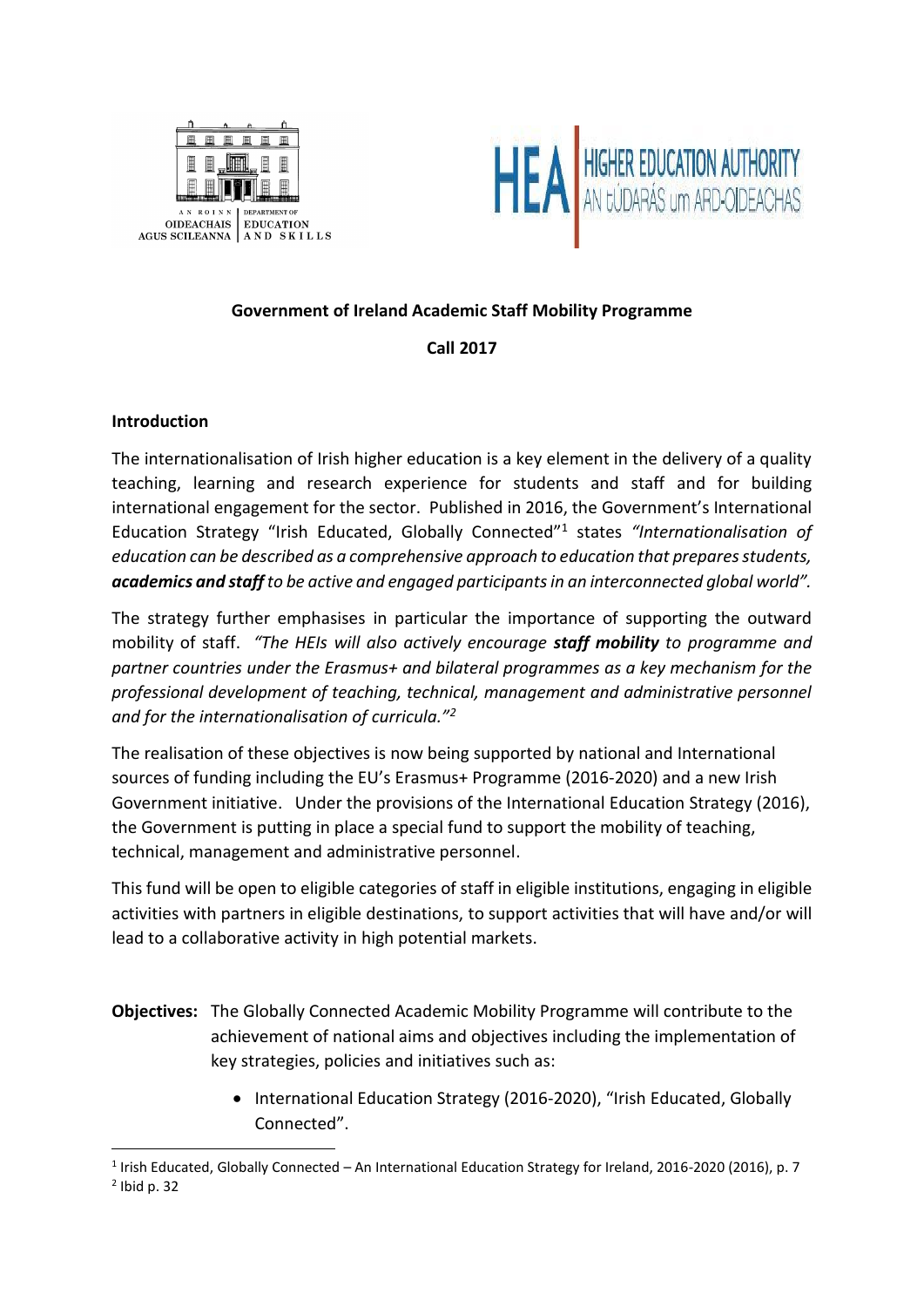- Action Plan for Education 2016-2019
- Ireland's National Skills Strategy 2025
- National Plan for Equity of Access to Higher Education 2015-2019
- System Performance Framework for higher education
- International Education Mark Code of Practice
- Foreign Language policy
- Individual HEI International Education Strategies

| <b>Total amount available:</b>       | €500,000                                                                                                                                                                                                                                                                                                                                     |
|--------------------------------------|----------------------------------------------------------------------------------------------------------------------------------------------------------------------------------------------------------------------------------------------------------------------------------------------------------------------------------------------|
| <b>Implementation Period:</b>        | 1 December 2017 - 31 December 2018                                                                                                                                                                                                                                                                                                           |
| <b>Eligible Institutions:</b>        | Awards may be made to public, private or not-for-profit higher<br>education providers which have access to the Education in<br>Ireland brand and belong to one of the following degree<br>awarding categories:                                                                                                                               |
|                                      | Quality and Qualifications Ireland (QQI);<br>Institutes of Technology with delegated authority or full<br>$\bullet$<br>statutory authority to make awards;<br>Royal College of Surgeons in Ireland;<br>$\bullet$<br>The seven Irish Universities.                                                                                            |
|                                      | Applicant HEIs may include multiple partners/colleagues from<br>within their own HEIs, and HEIs may submit more than one<br>application. Joint HEI applications are only eligible where they<br>involve HEIs from the same Cluster category defined in the<br>system performance framework, with an Administration Lead<br>HEI identified.   |
| <b>Eligible Categories of Staff:</b> | The Programme is open to teaching, technical, management<br>and administrative personnel from eligible institutions.                                                                                                                                                                                                                         |
| <b>Eligible Activities:</b>          | The purpose of the funding is to support activities that will have<br>and/or will lead to a collaborative activity rather than an<br>exercise that might be described as part of a more traditional<br>continuing professional development process. Possible types of<br>activity (list not exhaustive) include projects that might lead to: |
|                                      | Preparation of a joint teaching programme;                                                                                                                                                                                                                                                                                                   |
|                                      | Shared exploration on innovative approaches to inter alia<br>pedagogy,<br>student<br>teaching<br>support<br>activity,<br>a<br>internationalisation of curricula, digital education and<br>delivery;                                                                                                                                          |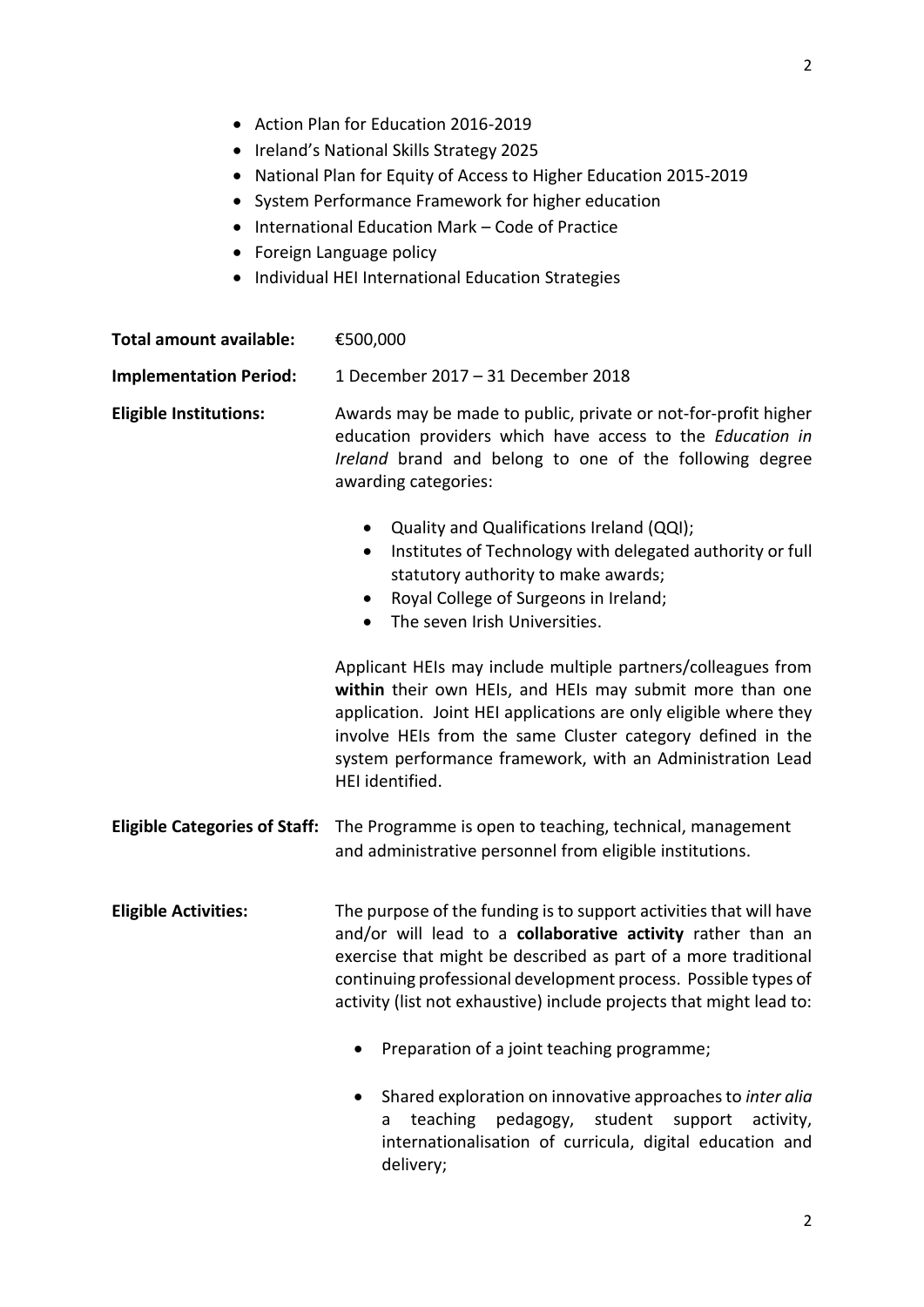- Development of new student mobilities streams outward and inward;
- The exploration of new inter-institutional partnerships with individual countries;
- The advancement of a research concept to the application of funding stage.
- **Eligible Destinations:** Applicant institutions will be aware that certain new high potential markets have been identified in recent years to implement the *Government's International Education Strategy*. This does not preclude HEIs from proposing mobility projects with other high potential markets. No specific weighting will be attached to specific high potential markets but the inclusion of high potential markets that will advance the International Education strategy can be viewed as aligning with national priorities.
- **Duration of Mobility** The minimum duration is 5 days. The maximum duration is 2 months. An extra day may be added at the start and conclusion of the project to facilitate travel arrangements. For example, for a 5 days' project, funding will be made available for 7 days.
- **Eligible Costs:** Return economy air travel fare and a *per diem* of a minimum €160 will be provided. Projects requiring a higher per diem will be considered on a case by case basis, taking into consideration the destination country. There are no minimum or maximum limits on the costs associated with each project but the emphasis will be on achieving optimal utilisation of the available funding.

Applicants will be asked to confirm that funding for this project is not available from any other source.

**Management:** The programme will be managed by the Higher Education Authority. Following a competitive process based on a call for proposals from eligible HEIs, the HEA will approve a number of awards under the scheme to successful HEIs. Successful HEIs will be responsible for the implementation of the mobility projects approved and will be required to comply with the reporting, financing schedule and monitoring conditions associated with the Programme.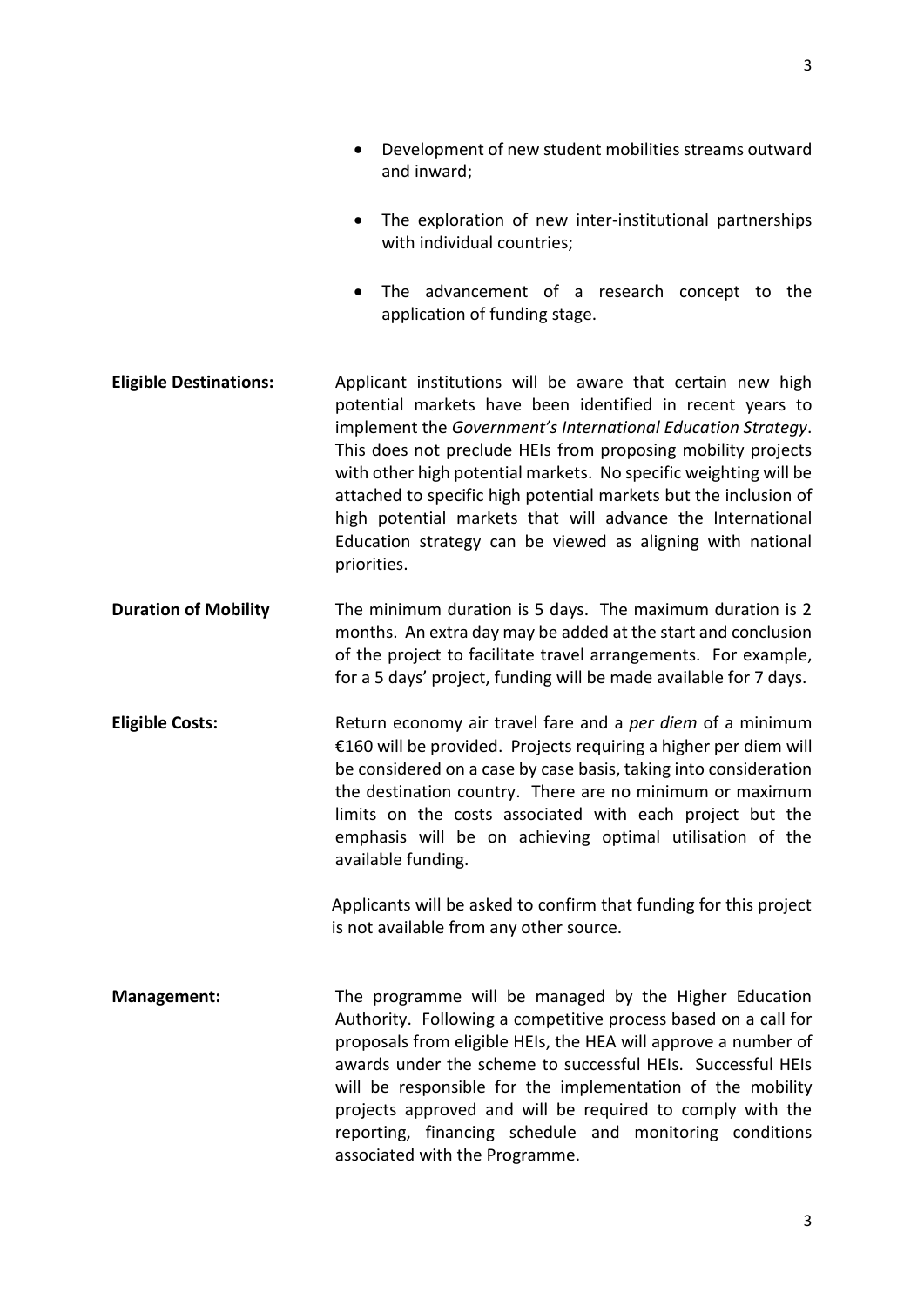**Application Process:** Applications will be made to the Higher Education Authority, details of which can be found [here.](http://eurireland.ie/2017/10/06/ministers-launch-new-international-academic-mobility-programme/)

## **Selection Criteria:** Each HEI should ensure that as a general principle, proposals align with the *Government's International Education Strategy*.

When framing proposals, the applicant should demonstrate:

### **(Maximum Score 100 points)**

## **1) Relevance (30 marks)**

Details of how the proposed mobility project is consistent with Ireland's national priorities set out in the international education strategy, the HEI's own internationalisation strategy and wider institutional strategy. Please be specific in relating the proposal to published or linked reports that substantiate the claims. The destination country, higher education institution(s) involved and contact person in the host institution must be named,

### **2) Innovation (15 marks)**

Is this new? Explain how you have come to this conclusion?

#### **3) Quality of the mobility arrangements (15 marks)**

The extent to which the applicant has previous experience of working on related projects. The proposal should outline clearly the responsibilities, roles and tasks to be shared with the partners.

# **4) Quality of the activity design and implementation (15 marks)**

Details of when and how the proposal will be implemented and what measures will be put in place to report on the activity.

## **5) Impact<sup>3</sup> (15 marks)**

**.** 

What impact (short, medium and/or long term) as well as (local, national and international) will the project have on the target audience and how will you know?

<sup>3</sup> For an explanation of 'Impact' please refer to '*Engaged Research: Society and Higher Education Addressing Grand Societal Challenges Together*' http://www.iua.ie/publication/engaged-research-society-and-highereducation-addressing-grand-societal-challenges-together-2/